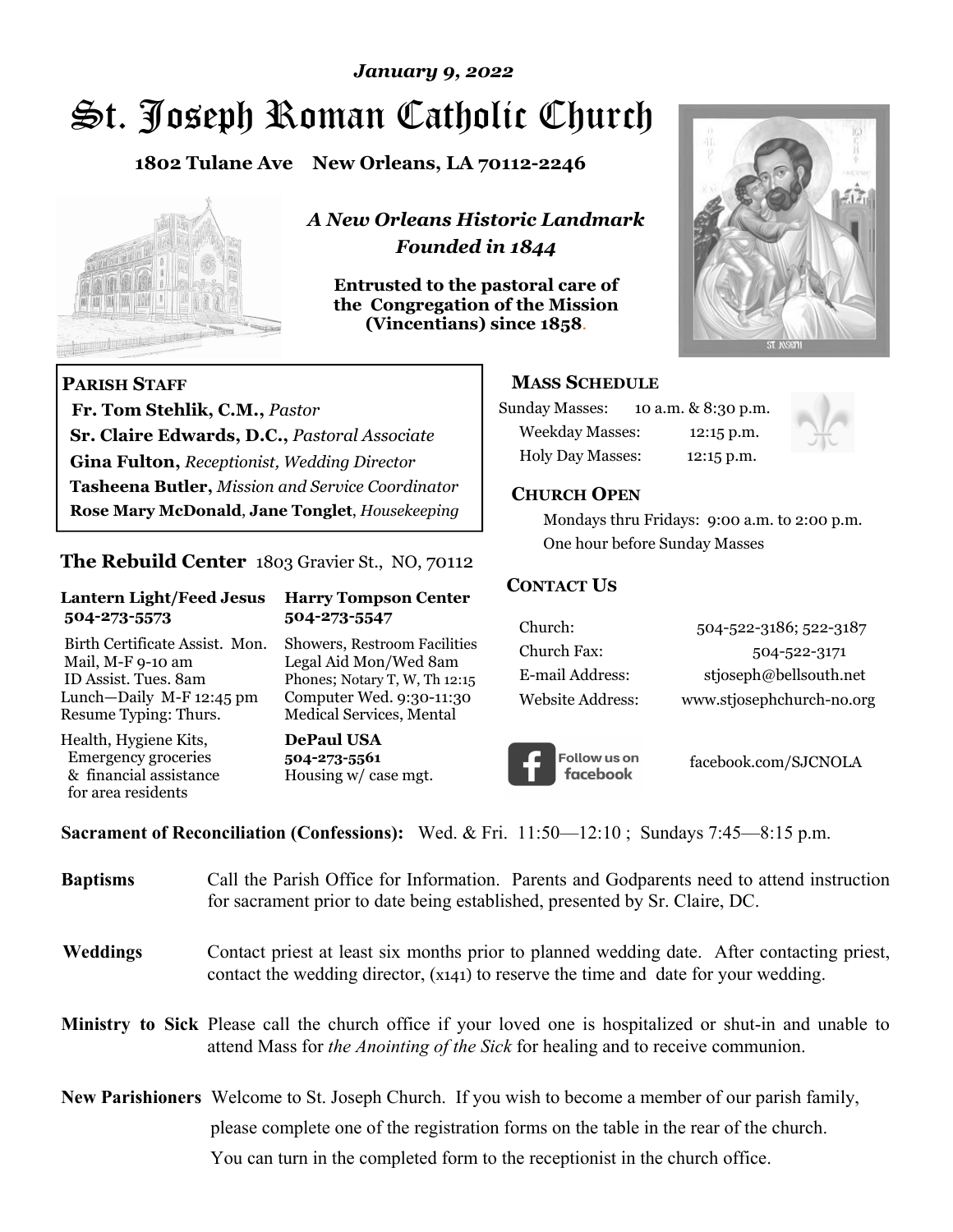# **The Baptism of Our Lord Jesus Christ January 9, 2022**



# **10:00 am** *St. Joseph Parishioners and Benefactors*

 **8:30 pm Joseph Morales, Jr. +; Myron & Eva Guillory +**

| Monday, January 10, 2022-                                       | <i>Sunday, Jan. 9, One in Faith <math>#975</math></i> |
|-----------------------------------------------------------------|-------------------------------------------------------|
| 12:15 pm Randy Eckstein +                                       | <b>READINGS FOR THE WEEK</b>                          |
| Tues, January 11, 2022—                                         | Monday: 1 Sm 1:1-8; Ps 116:12-19; Mk 1:14-20          |
| 12:15 pm Healing for all of our Parishioners and Family Members | Tuesday: 1 Sm 1:9-20; 1 Sm 2:1, 8; Mk 1:21-28         |
| Wed., January 12, 2022-                                         | Wed.: 1 Sm 3:1-20; Ps 40:2-10; Mk 1:29-39             |
| 12:15 pm Robbie Kirn                                            | Thurs: 1 Sm 4:1-11; Ps 44:10-25; Mk 1:40-45           |
| Thursday, January 13, 2022-St. Hilary                           | Fri: 1 Sm 8:4-7, 10-22; Ps 89:16-19; Mk 2:1-12        |
| 12:15 pm <i>Warren Fraught</i> +                                | Sat.: 1 Sm 9:1-19; 10:1a; Ps 21:2-7; Mk 2:13-17       |
| Friday, January 14, 2022-                                       | Is $62:1-5$ ; Ps $96:1-3$ , $7-10$ ;<br>Sunday:       |
| 6:00 pm End to Racism and Discrimination                        | 1 Cor 12:4-11; Jn 2:1-11                              |

#### **YOUR PRAYERS ARE ASKED FOR THE FOLLOWING PARISHIONERS , WHO ARE IN NEED OF HEALING:**

 Dorothy Alexander, Beatrice Augustin, Anthony Blaise, Clarke Bordelon, Lawrence & Mamie Brown, Angelle Campbell; John & Cindi Caron, Ellen Carty, Betsy Conners, Sue Dakote, Gretchen Delo, Joyce Delo, Mary Duet, John & Kathleen Gebbia, Sylvia Daily-Powell, Joseph Delay, Terry Eggleston, Linda Elwood, Francis Frught, Heather Faircloth, June & Mark Eiserloh, \ Frances Fiegler, Shirley Gaither, Nancy Hale, CHF, Roselyn Hansen, John Hakanson, Sarah Hollier-Watkins, Jim Karam, Bill Kroetz, Nowell Lacking, Ken & Bette Kussman, Landy Lanza, James Leung, Andrew Marino, Sara Marino, Troy Martinez, Karen McCoy, Donna Moore, Frank Morales, Mosella S. Newman, Maura O'Donovan, CHF, Joyce Randolph, Tina Roderfeld, Bernie Saul; Julius Saul; Pippy Sanders, Anthony, Donnie and Jennie Satcher, Louise Sonnier, Mel & Gaspar Schiro; Theard Simms, Virginia Stehlik, Diedra Steibing, Malcolm Taylor, Jane Tonglet, Fritz Tripkovich, Corliss Truhill, Georgiana Prevost, Martha A. Treen, Marion Vaughn, Warren Webster, Ozzie Welch, Mary Willis, Lynn Williams, Billy & Gladustine Windham.

# **MESSAGE OF POPE FRANCIS FOR THE WORLD DAY OF THE SICK (part 1)**

Dear brothers and sisters, Thirty years ago, Saint John Paul II instituted the World Day of the Sick to encourage the people of God, Catholic health institutions and civil society to be increasingly attentive to the sick and to those who care for them. While we are grateful to the Lord for the progress made and the advances in health care, yet there is still a long way to go in ensuring that all the sick, also those living in places and situations of great poverty, receive the physical care they need, as well as the pastoral care that can help them experience their sickness in union with the crucified and risen Christ.

1. The theme chosen for this Thirtieth World Day of the Sick, "Be merciful, even as your Father is merciful" (Lk 6:36), makes us first turn our gaze towards God, who is "rich in mercy" (Eph 2:4); who watches over his children with a father's love, even when they turn away from him. Mercy is God's name par excellence; mercy, understood not as an occasional sentimental feeling but as an ever-present and active force, expresses God's very nature. It combines strength and tenderness. For this reason, we can say with wonder and gratitude that God's mercy embraces both fatherhood and motherhood (Is 49:15). God cares for us with the strength of a father and the tenderness of a mother; he unceasingly desires to give us new life in the Holy Spirit.

2. Jesus, the mercy of the Father The supreme witness of the Father's merciful love for the sick is his onlybegotten Son. How often do the Gospels relate Jesus' encounters with people suffering from various diseases! He "went about all Galilee, teaching in their synagogues and preaching the gospel of the kingdom and healing every disease and every infirmity among the people" ( $Mt$  4:23). We do well to ask ourselves why Jesus showed such great concern for the sick, so much so that he made it paramount in the mission of the apostles, who were sent by the Master to proclaim the Gospel and to heal the sick (cf.  $Lk$  9:2).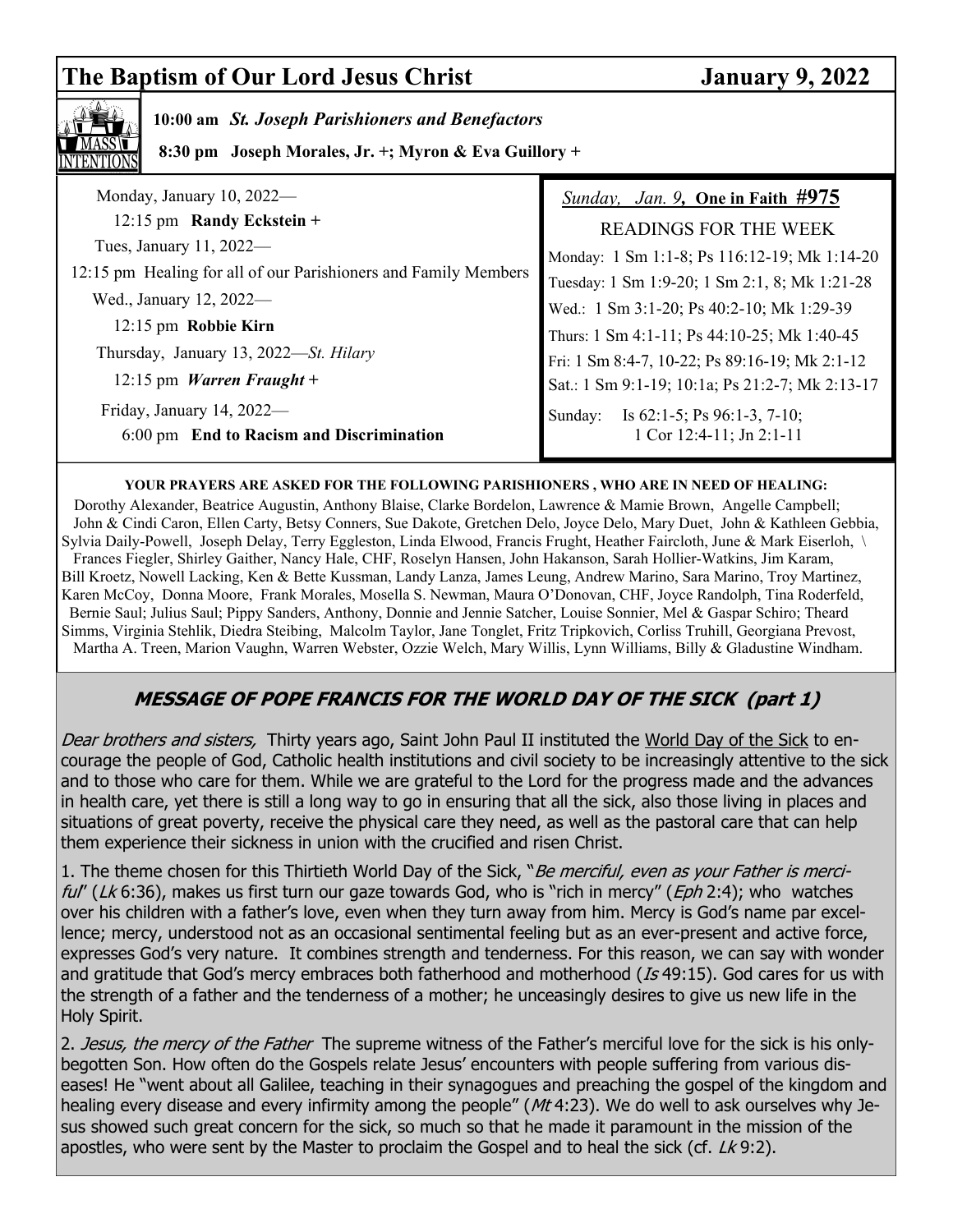He saved us through the bath of rebirth and renewal by the Holy Spirit. *— Titus 3:5*

## **PRAYER ON The Baptism of the Lord**

Almighty ever-living God, who, when Christ had been baptized in the River Jordan and as the Holy Spirit descended upon him, solemnly declared him your beloved Son, grant that your children by adoption, reborn of water and the Holy Spirit, may always be well pleasing to you. Through our Lord Jesus Christ, your Son, who lives and reigns with you in the unity of the Holy Spirit, God, for ever and ever. *Amen* 

#### **TREASURE & STEWARDSHIP**

**December 26, Parish..…….…\$ 3,517.00 January 2, ……………...………5,300.00** 

 *Thank you for your generosity!* 

When is the Epiphany and the 12th Day? The Epiphany has traditionally followed the 12 days of Christmas. Count Christmas Day, Dec. 25th and go forward, the 12th day takes you to the Vigil of the Epiphany, or January 6th. Like Jewish tradition, the day starts at dusk, or in the Western World around 4 pm. In the USA the Conference of Bishops has transferred the Solemnity of the Epiphany to a Sunday, the week before the Baptism of Jesus which we celebrate this Sunday, January 9, 2021.



## **BAPTISMAL DEATH AND RESURRECTION**

 As we celebrate the Baptism of the Lord, we also honor our own baptism as our initiation into the Christian life and community. In the Gospel, the baptism of Jesus, with his immersion and then emergence from the water, points to his later submission to God at his death, and his emergence from the grave at his resurrection. This pattern of death and resurrection is our path too, as followers of Jesus. Throughout life, often in small ways, we learn to surrender our limited and self-centered agendas. This surrender often feels like death. The sacrament of Baptism ritually enacts this pattern to remind us of Jesus' death and resurrection, so that we too might embrace the deaths and resurrections of our own lives. As Jesus emerged from the water, he encountered his Father and the Holy Spirit. Like Jesus, we can know we are God's beloved, empowered by the Spirit.

# **Pope Francis'** *January* **Intention**

 **For True Human Fraternity**

We pray for all those suffering from religious discrimination and persecution; may their own rights and dignity be recognized, which originate from being brothers and sisters in the human family. .

# **SANCTUARY CANDLE AND MASS INTENTIONS**

 The Sanctuary Candle this week is in memory of **Randy Eckstein.** To reserve the Sanctuary Candle in memory of someone/special intention, call the church office (504-522-3186). The offering is \$15 for one week. The offering for Mass intentions is \$5.00.

#### **CHARTER FOR THE PROTECTION OF CHILDREN AND YOUNG PEOPLE**

In response to the Charter for the Protection of Children and Young People from the United States Conference of Catholic Bishops, the Archdiocese of New Orleans continues to make the Hot Line available for anyone who has been hurt or sexually abused by anyone who works for the Church. The Hot Line continues to be available; the number is (504) 522-5019. In continuing our commitment to support and to heal, we invite and encourage individuals who have been hurt or sexually abused recently or in the past by clergy, religious or other employees of the Archdiocese to call our Hot Line and your message will be received confidentially by a mental health professional. Anyone can make a direct call during regular business hours to the Victims' Assistance Coordinator at (504) 861-6253.